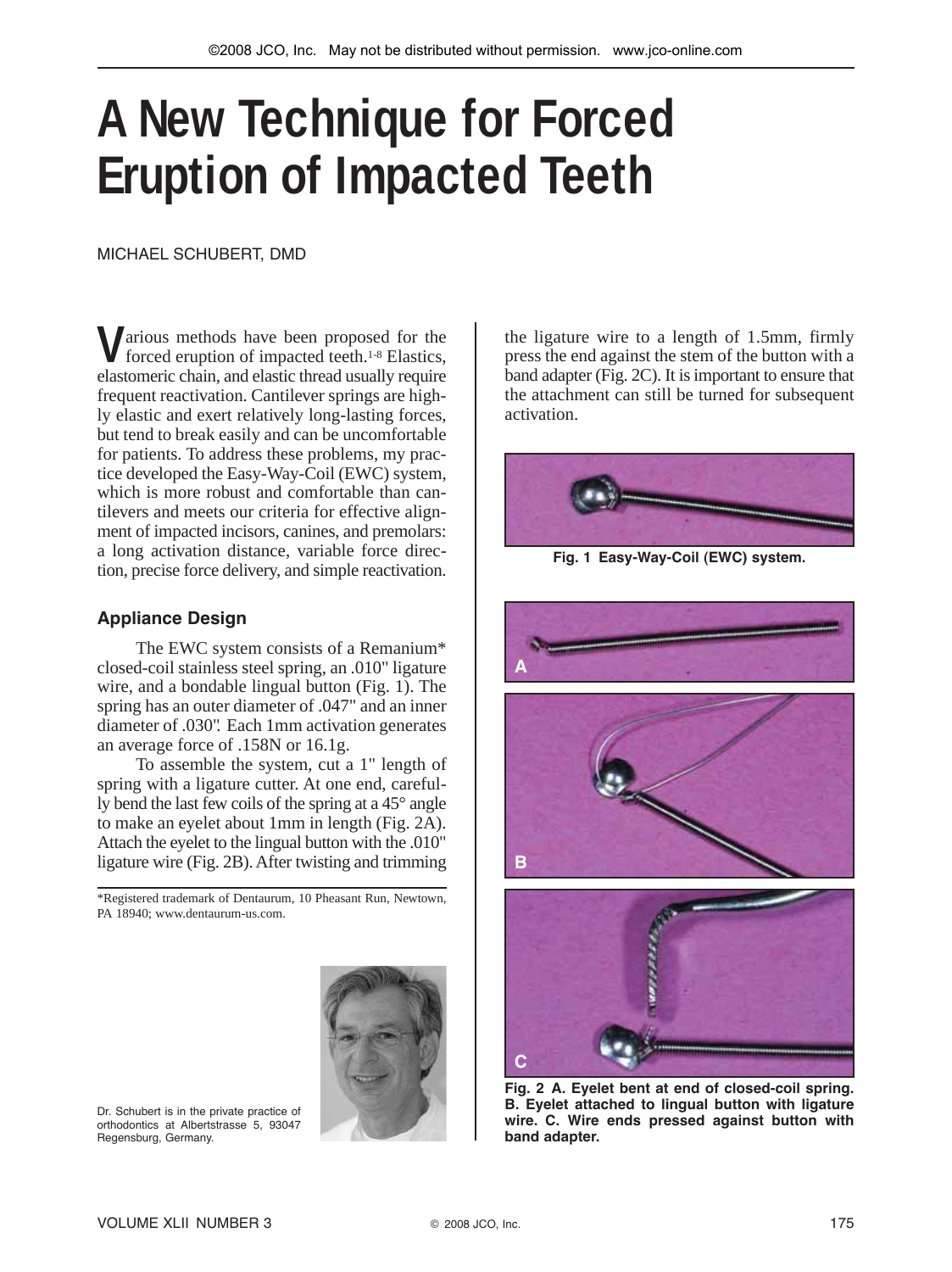

**Fig. 3 A. EWC bonded buccally to buccally impacted canine. B. EWC bonded palatally to palatally impacted canine.**

Before the spring is placed, sufficient space must be gained for alignment of the impacted tooth. A space holder fabricated from a piece of the Remanium spring can then be slid onto the archwire and fit exactly into the gap.

After preparing a mucoperiosteal flap, expose the crown of the impacted tooth from either the buccal or the palatal side. Etch the crown surface, then bond the EWC (Fig. 3). Suture the flap back over the spring. Temporarily attach the end of the spring passively to the archwire with suture thread.

Remove the suture eight days after exposure of the impacted tooth. The same activation procedure is followed regardless of the tooth (incisor, canine, or premolar) and the arch involved. Carefully position a ligature cutter at the desired point of attachment on the space holder that was placed on the archwire, and partially close it to cre-









**Fig. 4 Activation steps illustrated on typodont. A. Ligature cutter placed at desired attachment point on space-holder spring. B. Free end of EWC spring cut 2mm from attachment point. C. New eyelet attached to archwire with ligature wire.**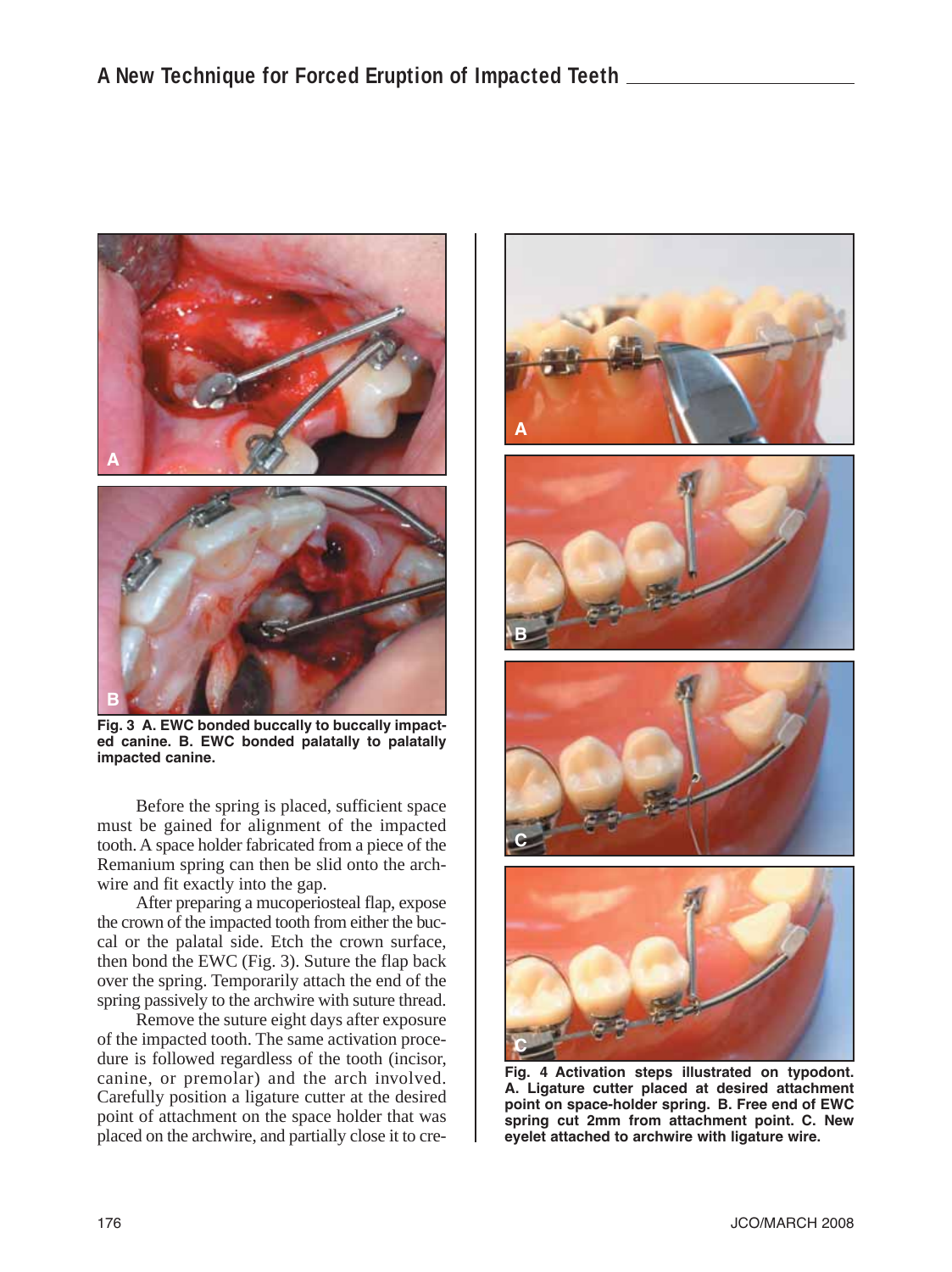

**Fig. 5 EWC spring at minimum length after reactivations.**



**Fig. 6 Additional eruption with power tube replacing spring.**



**Fig. 7 "Piggyback" wire segment used for derotation and further extrusion.**

ate a groove in the coil for the ligature wire (Fig. 4A). Cut the free end of the EWC spring at a distance of 2mm from the groove (Fig. 4B). Bend a new eyelet into that end of the spring as described above, and attach it to the archwire with a ligature wire (Fig. 4C).

The spring should be reactivated at fourweek intervals to maintain a constant force. Remove the ligature wire attaching the spring to the arch-





**Fig. 8 A. Patient with high impacted maxillary left** canine. B. EWC spring force applied in disto**incisal direction.**

wire, trim off the eyelet, recut the spring 2mm from the point of attachment, bend a new eyelet, and ligate the spring to the archwire at the same point. Additional reactivations are performed until the spring cannot be shortened further (Fig. 5). At this point, the spring can be replaced with a length of power tube for additional eruption (Fig. 6). If necessary, the direction of force can easily be made more mesial or distal by placing a new attachment groove in the space-holder spring.

After another four weeks, the crown will have emerged enough to remove the lingual button and place a bracket on the tooth. Further alignment can be accomplished with a "piggyback" arch segment (Fig. 7).

# **Clinical Experience**

Unlike springs made of other materials, such as nickel titanium, the stainless steel spring can be accurately formed into a sturdy eyelet, with no introduction of torque. I have found that an .016" × .022" stainless steel main archwire provides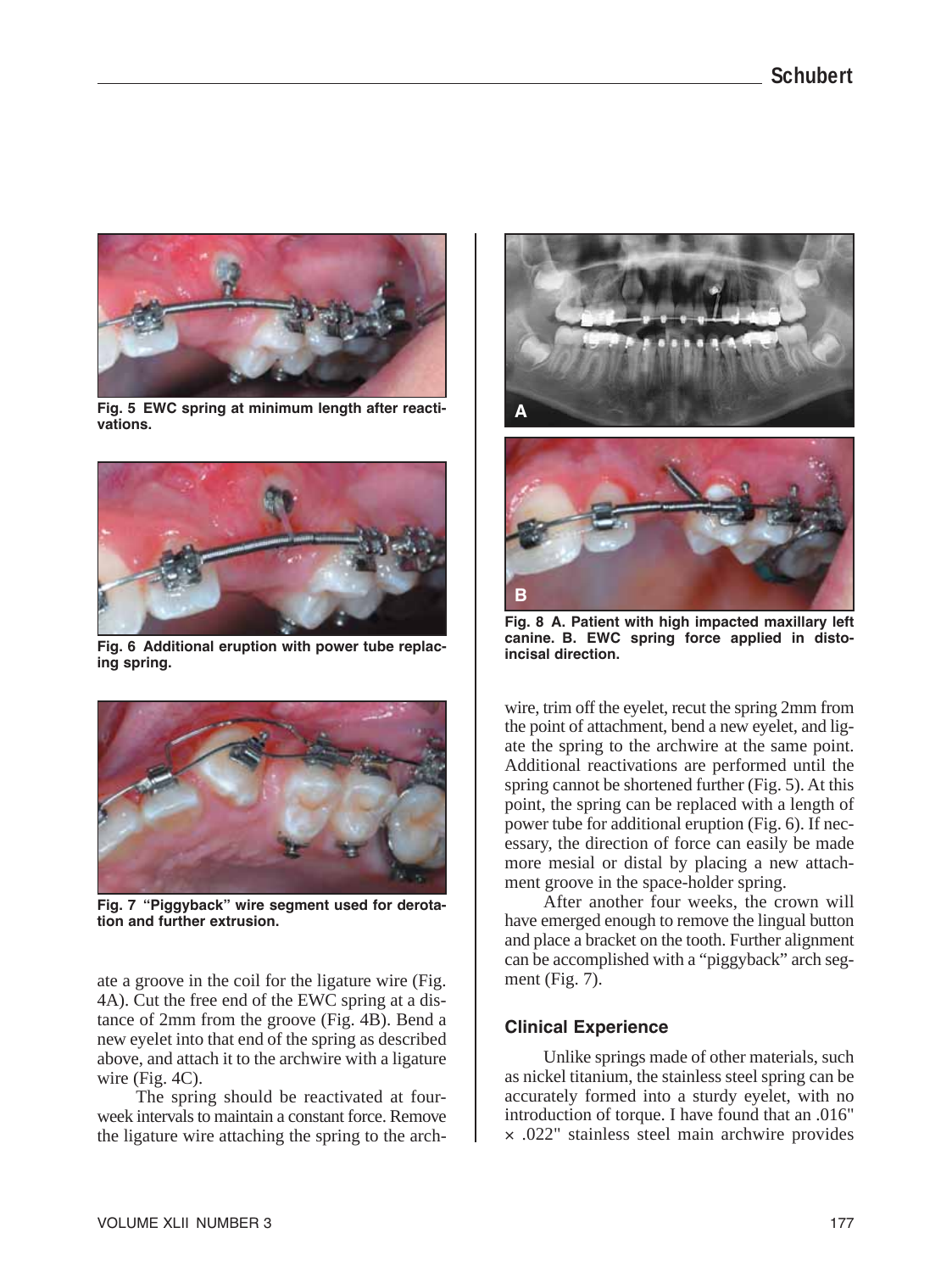

**Fig. 9 A. Patient with palatally impacted maxillary left canine. B. EWC spring force applied in distobuccal direction.**



**Fig. 10 A. Patient with impacted mandibular left second premolar. B. EWC spring force applied in mesiogingival direction.**



**Fig. 11 A. 14-year-old male patient with impacted maxillary left canine before treatment. B. After 18 months of treatment with EWC, showing canine in proper axial alignment. Case was finished with 25 months of fixed labial appliances. C. Patient 22 months after debonding.**

adequate anchorage for an .018" appliance.

Over the past 10 years, I have successfully treated 98 patients with impacted incisors, canines, and premolars using the EWC in a variety of configurations, including:

1. High impaction of the maxillary left canine, with the spring force applied in a distoincisal direction (Fig. 8).

2. Palatal impaction of the maxillary left canine,